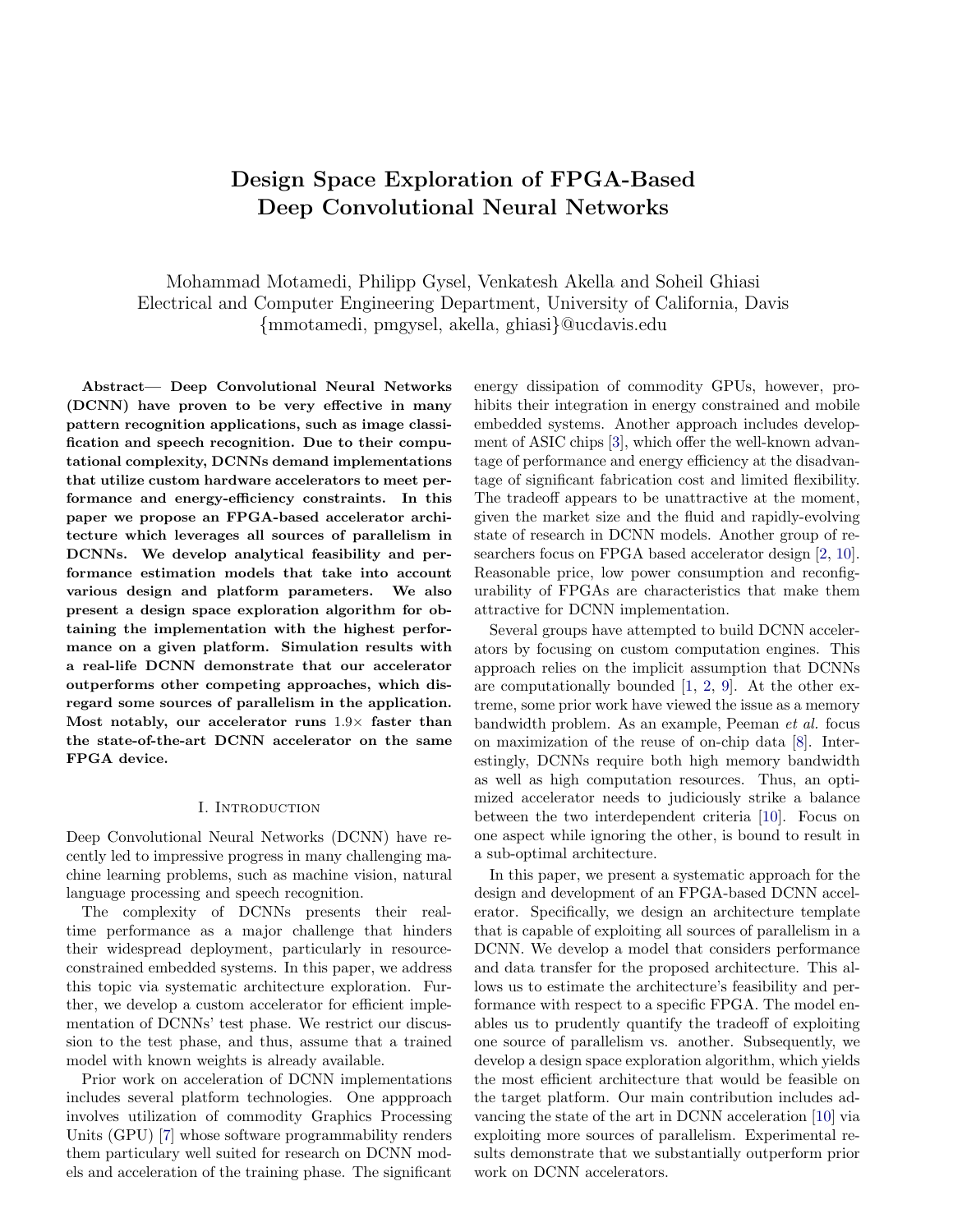

Fig. 1. A sample real-life DCNN, proposed by Krizhevsky et al., which won the ImageNet contest in 2012 (AlexNet) [\[7\]](#page-5-0). In this DCNN  $\langle N_1, M_1, K_1 \rangle = \langle 3, 48, 11 \rangle.$ 



Fig. 2. Layer 2 from the DCNN which is shown in Fig. [1.](#page-1-0)

## II. Convolutional Neural Network

#### A. Background and Overview

DCNNs form a subset of artificial neural networks in which, the transformation from the input to output feature maps is determined by a set of convolution kernels. Querying a DCNNs in the test phase, which is the focus of this paper, requires using the forward path of the trained network.

Fig. [1](#page-1-0) illustrates an example DCNN in which, the first five layers from the left are convolutional layers and the last three layers are fully connected layers. More than 90% of the execution time in DCNNs is spent in the convolutional layers [\[4\]](#page-5-7); therefore, in this study we only concentrate on accelerating the convolutional layers. In a DCNN there are L convolutional layers  $l_1, ..., l_L$  each of which, consists of a set of convolution kernels along with a pooling and sub sampling functions (in Fig. [1,](#page-1-0)  $L = 5$ ). By sliding one stack of convolution kernels over an input layer and continuously computing convolutions, a single output feature map can be generated. This sliding is performed by different strides  $(S)$  in different layers. Each layer is associated with a stack of convolution kernels of size  $K_l \times K_l$ . The size of this stack is  $N_l$ , and in each layer, there are  $M_l$  different stacks, each of them is used to build one output feature map. Variables  $N_l$  and  $M_l$  are the number of input and output feature maps in layer l respectively. Equation [\(1\)](#page-2-0) defines a 3D convolution which is used in DCNNs. Variables  $R_l$  and  $C_l$  are the number of rows and columns in the input feature maps of layer l respectively. IFM, OFM and W stand for the Input Feature Maps, Output Feature Maps and weights of the convolution kernels.

As it is illustrated in Fig. [2,](#page-1-1) every output feature map is

the result of the 3D convolution of a kernel with all of the input features maps (i.e., the number of output feature maps are equal to the number of kernels).

## B. Parallelism in DCNNs

<span id="page-1-0"></span>In each DCNN, there are several sources of parallelism (Fig. [3\)](#page-2-1). To achieve the best possible speedup, all of these sources should be recognized and exploited properly.

## • Inter Layer Parallelism

As  $\forall l \in \{1, 2, ..., L\} : IFM_{(l+1)} = OFM_l$ , there is data dependency between layers; hence, different layers cannot be executed in parallel. On the other hand, since real life DCNNs are very large, it is infeasible to implement all layers in a pipelined fashion. Even for small CNNs, pipeline based implementations do not always provide the best performance  $\vert 5 \vert$ .

## <span id="page-1-1"></span>• Inter Output Parallelism

Different output feature maps are totally independent of each other, and theoretically all of them can be computed in parallel. To do so, Equation [\(1\)](#page-2-0) should be calculated in parallel for different values of m.

## • Inter Kernel Parallelism

Each pixel in each output feature map is the result of a set of convolutions. However, as these convolutions are independent for different output pixels, it is possible to compute all of them concurrently. This is another source of data level parallelism that can be exploited. Therefore in order to exploit this source of parallelism, Equation [\(1\)](#page-2-0) can be calculated for different values of  $r$  and  $c$  concurrently.

## • Intra Kernel Parallelism

Finally, there is a considerable amount of parallelism in each convolution. A convolution is essentially a set of multiplications and additions. As each multiplication between a weight in a kernel and a pixel in an input feature map is independent from another multiplication, all of them can be performed in parallel.

If there were unlimited area, bandwidth and on chip memory, all of the aforementioned sources of parallelism could be exploited to expedite the neural network as much as possible. However, in practice, this is infeasible. Therefore, the challenge is to find the optimal combination of different parallelism sources that both minimizes the execution time and satisfies the constraints of the target chip. In this paper we find the optimal solution by introducing an architecture which can utilize all of the parallelism sources and optimizing design parameters for it.

## III. Proposed Architecture Template

The proposed architecture is shown in Fig. [4.](#page-2-2) The first layer which is named A consists of blocks of  $T_k$  multipliers. The multipliers can be used concurrently to compute a portion of the required multiplications of a convolution. The results of these multiplications are accumulated using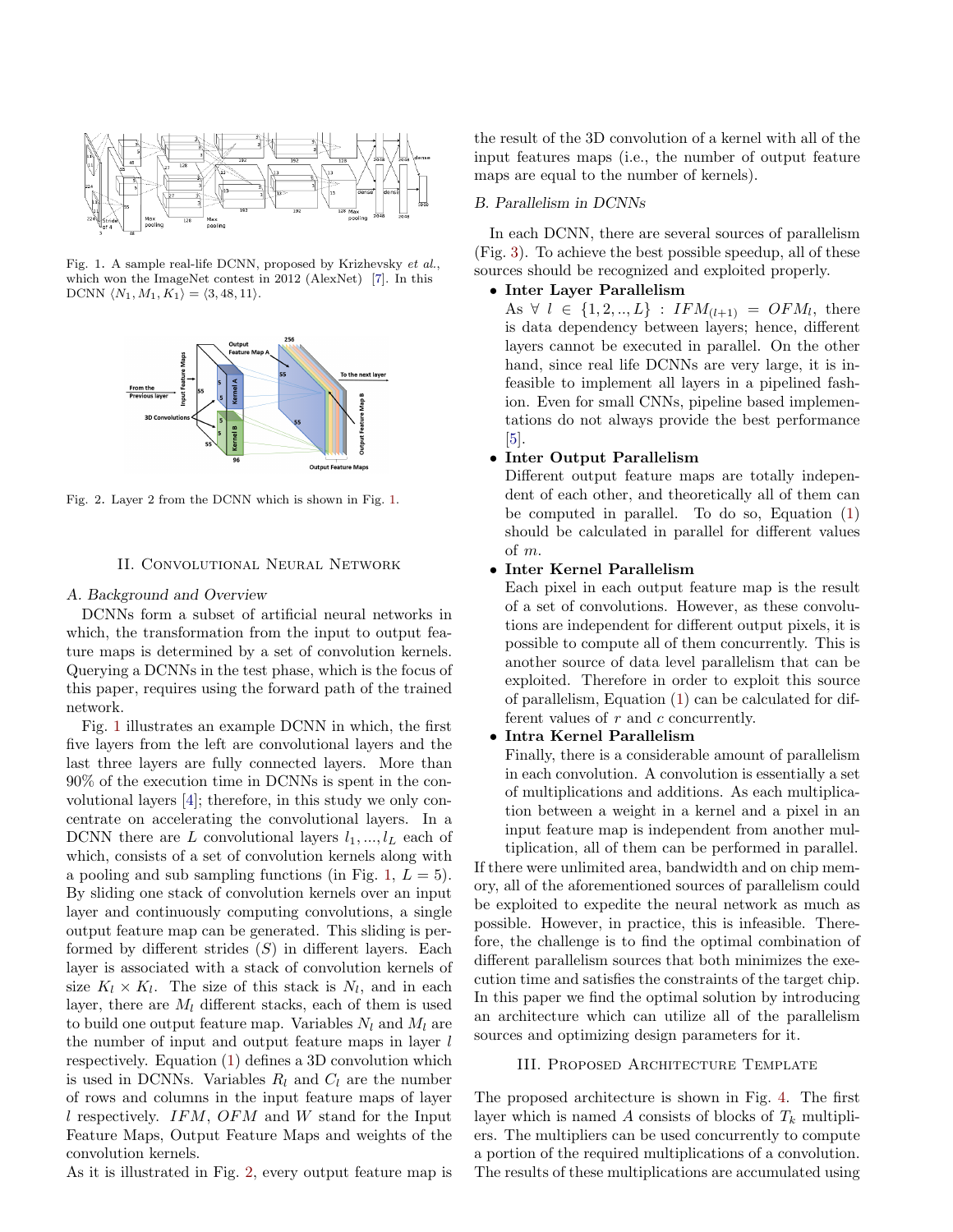<span id="page-2-0"></span>
$$
\forall l \in \{1, 2, 3, ..., L\};
$$
  
\n
$$
\forall r \in \{1, 2, 3, ..., R_l\},
$$
  
\n
$$
\forall c \in \{1, 2, 3, ..., C_l\},
$$
  
\n
$$
\forall m \in \{1, 2, 3, ..., M_l\}:
$$
  
\n
$$
\forall m \in \{1, 2, 3, ..., M_l\}:
$$
  
\n
$$
\forall m \in \{1, 2, 3, ..., M_l\}:
$$
  
\n
$$
\forall m \in \{\frac{K_l}{2} \text{ and } \frac{K_l}{2} \text{ and } \frac{K_l}{2} \text{ and } \frac{K_l}{2} \text{ and } \frac{K_l}{2} \text{ and } \frac{K_l}{2} \text{ and } \frac{K_l}{2} \text{ and } \frac{K_l}{2} \text{ and } \frac{K_l}{2} \text{ and } \frac{K_l}{2} \text{ and } \frac{K_l}{2} \text{ and } \frac{K_l}{2} \text{ and } \frac{K_l}{2} \text{ and } \frac{K_l}{2} \text{ and } \frac{K_l}{2} \text{ and } \frac{K_l}{2} \text{ and } \frac{K_l}{2} \text{ and } \frac{K_l}{2} \text{ and } \frac{K_l}{2} \text{ and } \frac{K_l}{2} \text{ and } \frac{K_l}{2} \text{ and } \frac{K_l}{2} \text{ and } \frac{K_l}{2} \text{ and } \frac{K_l}{2} \text{ and } \frac{K_l}{2} \text{ and } \frac{K_l}{2} \text{ and } \frac{K_l}{2} \text{ and } \frac{K_l}{2} \text{ and } \frac{K_l}{2} \text{ and } \frac{K_l}{2} \text{ and } \frac{K_l}{2} \text{ and } \frac{K_l}{2} \text{ and } \frac{K_l}{2} \text{ and } \frac{K_l}{2} \text{ and } \frac{K_l}{2} \text{ and } \frac{K_l}{2} \text{ and } \frac{K_l}{2} \text{ and } \frac{K_l}{2} \text{ and } \frac{K_l}{2} \text{ and } \frac{K_l}{2} \text{ and } \frac{K_l}{2} \text{ and } \frac{K_l}{2} \text{ and } \frac{K_l}{2} \text{ and } \frac{K_l}{2} \text
$$



Fig. 3. Available parallelism sources in DCNNs

corresponding adder trees  $(B)$ . Combination of one multiplier block from layer A and corresponding adders from layer  $B$  are called **Parallel Convolution Engine** (PCE) in this paper. PCEs provides the ability of exploiting intra kernel parallelism. Each convolution kernel has two inputs: input feature maps and corresponding weights. In the proposed architecture, it is possible to feed in  $T_n$  different kernels of the same kernel stack to the convolution engines along with  $T_n$  different input feature maps. The results should be added together using the adder stacks, which are labeled with C. The combination of convolution engines along with the corresponding adders, which are labeled as D, are designed for exploiting inter kernel parallelism.

In order to provide the ability of using the inter output parallelism in this architecture, unit D is replicated  $T_m$ times. Hence, each replica can be used to compute an output feature map in parallel with other replications. The architecture which is shown in Fig. [4,](#page-2-2) has the ability to utilize all of the different parallelism sources which exist in a DCNN. Yet, in order to achieve the optimal solution, it is important to determine the appropriate values for  $T_K$ ,  $T_m$  and  $T_n$ . We will offer a technique to find those values in the following sections.

The limited amount of on-chip memory mandates a tiled data transfer. We are using tiling in the kernel level as well as feature map level. For DCNNs that have large kernel sizes, tiling in the kernel level improves the performance drastically. This tiling which is extended to the kernel level provides us with the opportunity to search for the optimized architecture among a larger number of candidates (i.e., the design space is a superset of the one in [\[10\]](#page-5-3)). In tiling, a tile with the dimension of  $T_r \times T_c$ is fetched for each input feature map in each iteration. Likewise, for each pixel of this tile, a tile of weights with

<span id="page-2-1"></span>

<span id="page-2-2"></span>Fig. 4. Proposed Architecture. Multipliers in layer A and corresponding adders in B form Parallel Convolution Engines (PCE) that can exploit intra kernel parallelism. Combination of PCEs along with the corresponding adders in part C are designed for exploiting inter kernel parallelism .  $T_m$  replication of unit  $D$ provide the ability to exploit inter output parallelism.

the dimension of  $T_i \times T_j$  is fetched. For an optimal architecture, it is required to determine the suitable values for  $T_r$ ,  $T_c$ ,  $T_i$  and  $T_j$ .

#### IV. Analytical Model

In this section, we develop an analytical model that shows the relation between different design parameters and attainable performance. This model is also used to indicate the required memory bandwidth for the design. Given the goal of minimal execution time, this model can be used to calculate how many times each module should be replicated.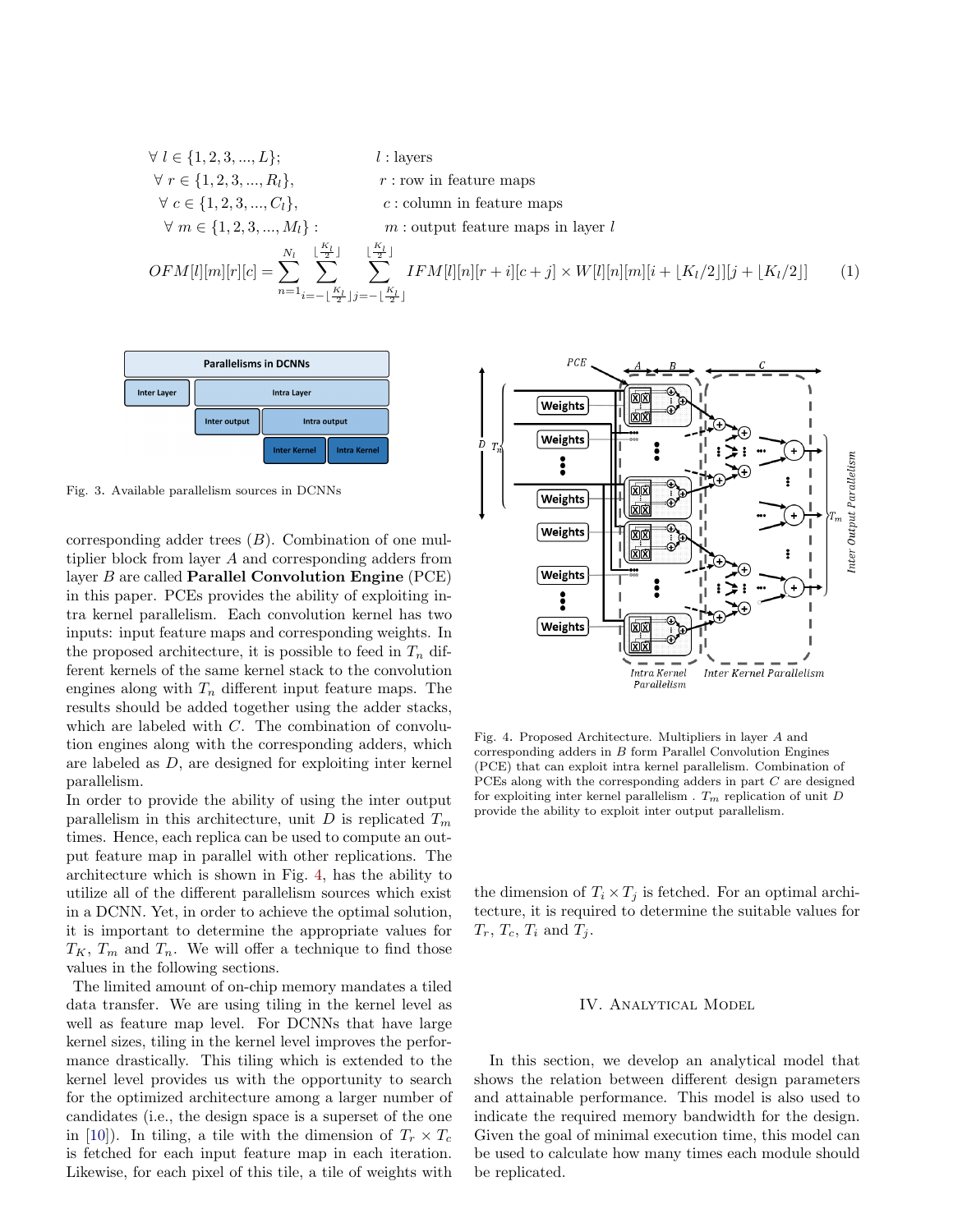<span id="page-3-10"></span>TABLE I Optimal Architecture Parameters for Different Degrees of Flexibility (FPGA: Xilinx Virtex7 485t, DCNN: AlexNet [\[7\]](#page-5-0)). L stands for Layer.

| L              | Layer Specific Solution |                                       |       |        | Layer Specific Solution (Fixed $T_k$ ) |       |                  |         |        | Static Solution |       |       |         |        |               |
|----------------|-------------------------|---------------------------------------|-------|--------|----------------------------------------|-------|------------------|---------|--------|-----------------|-------|-------|---------|--------|---------------|
|                | $T_m$                   | $\boldsymbol{\perp}$ $\boldsymbol{n}$ | $T_k$ | Cycles | <b>GFLOPS</b>                          | $T_m$ | $\overline{T_n}$ | $T_{k}$ | Cycles | <b>GFLOPS</b>   | $T_m$ | $T_n$ | $T_k\,$ | Cycles | <b>GFLOPS</b> |
|                | 16                      | 3                                     | 10    | 117975 | 89                                     | 48    | 3                | 3       | 124025 | 85              | 16    | 3     | 9       | 127050 | 83            |
| $\mathfrak{D}$ | 4                       | 24                                    | 5     | 233280 | 96                                     | 10    | 16               | 3       | 255879 | 87              | 16    | 3     | 9       | 279936 | 80            |
| 3              | 15                      | 32                                    |       | 79092  | 95                                     | 16    | 10               | 3       | 79092  | 95              | 16    | 3     | 9       | 87204  | 86            |
| 4              | 15                      | 32                                    |       | 118638 | 95                                     | 32    | 5                | 3       | 118638 | 95              | 16    | 3     | 9       | 129792 | 86            |
| 5              | 10                      | 48                                    |       | 79092  | 95                                     | 10    | 16               | 3       | 79092  | 95              | 16    | 3     | 9       | 86528  | 86            |
| S              |                         |                                       |       | 628077 |                                        |       |                  |         | 656726 |                 |       |       |         | 755642 |               |

## A. Computation Model

The number of execution cycles is equal to the number of MAC (Multiplication and Accumulation) operations. This number can be computed using Equation [\(2\)](#page-3-0) where  $M, N, R, C, K$  and  $P$  are number of output feature maps, number of input feature maps, number of rows, number of columns, size of the convolution kernels and the pipeline overhead respectively.

As each convolution includes one multiplication and one addition, the total number of required operations can be shown by Equation [\(3\)](#page-3-1). Hence, the computation roof can be defined and calculated as shown in Equation [\(4\)](#page-3-2).

Number of Execution Cycles =

$$
\lceil \frac{M}{T_m} \rceil \times \lceil \frac{N}{T_n} \rceil \times \frac{RC}{T_rT_C} \times \lceil \frac{K}{T_i} \rceil \times \lceil \frac{K}{T_j} \rceil \times (T_rT_c \times \lceil \frac{T_iT_j}{T_k} \rceil + P) \tag{2}
$$

$$
\text{Num of Ops} = 2 \times R \times C \times M \times N \times K \times K \quad (3)
$$

Computation 
$$
Root = \frac{\text{Number of Operations}}{\text{Number of Execution Cycles}} = \frac{2 \times M \times N \times K^2}{\left\lceil \frac{M}{T_m} \right\rceil \times \left\lceil \frac{N}{T_n} \right\rceil \times \left\lceil \frac{K}{T_i} \right\rceil \times \left\lceil \frac{K}{T_j} \right\rceil \times \left\lceil \frac{T_i \times T_j}{T_k} \right\rceil} \tag{4}
$$

The optimal architecture minimizes the number of execution cycles, i.e., maximizes the computation roof. Notice that the nominator in Equation [\(4\)](#page-3-2) only depends on the DCNN. Hence, for a particular neural network, the total number of operations are constant. A well designed accelerator is able to achieve a computation roof that fully utilizes all of the resources of a particular FPGA.

## B. On-Chip Buffers

The estimated computation roof can be achieved if with the selected parameters, the required data transmission is less than the maximum available bandwidth. Computations are performed on the input feature maps and weights and the results are stored as output feature maps. Hence, three different buffers are required to hold the necessary data. The required sizes for input feature maps, weights and output feature maps are shown in Equations [\(5\)](#page-3-3), [\(6\)](#page-3-4) and [\(7\)](#page-3-5) respectively.

$$
\beta_{in} = T_n(ST_r + T_i - S)(ST_c + T_j - S) \times 4 \text{Bytes} \quad (5)
$$

<span id="page-3-4"></span>
$$
\beta_{wght} = T_m \times T_n \times T_i \times T_j \times 4 \; Bytes \tag{6}
$$

<span id="page-3-5"></span><span id="page-3-3"></span>
$$
\beta_{out} = T_m \times T_r \times T_c \times 4 \; Bytes \tag{7}
$$

It is possible to prove that for the most efficient implementation of Equation [\(1\)](#page-2-0), the number of loads and stores can be calculated using Equations [\(8\)](#page-3-6), [\(9\)](#page-3-7) and [\(10\)](#page-3-8).

<span id="page-3-6"></span>
$$
\alpha_{in} = \frac{M}{T_m} \times \frac{N}{T_n} \times \frac{R}{T_r} \times \frac{C}{T_c} \times \frac{K}{T_i} \times \frac{K}{T_j}
$$
(8)

<span id="page-3-7"></span>
$$
\alpha_{wght} = \frac{M}{T_m} \times \frac{N}{T_n} \times \frac{R}{T_r} \times \frac{C}{T_c} \times \frac{K}{T_i} \times \frac{K}{T_j}
$$
(9)

<span id="page-3-8"></span>
$$
\alpha_{out} = 2 \times \frac{M}{T_m} \times \frac{R}{T_r} \times \frac{C}{T_c}
$$
 (10)

<span id="page-3-1"></span><span id="page-3-0"></span>Using these values and buffer sizes, the required Computation To Communication ratio (CTC) can be computed as shown in Equation [\(11\)](#page-3-9). The CTC is a measure for reuse of data which is fetched to the on-chip memory.

<span id="page-3-2"></span>
$$
CTC = \frac{\text{Total required computation}}{\text{Total Required communication}} = \frac{2 \times M \times N \times R \times C \times K^2}{\alpha_{in} \times \beta_{in} + \alpha_{wght} \times \beta_{wght} + \alpha_{out} \times \beta_{out}} \quad (11)
$$

#### <span id="page-3-9"></span>V. Experimental Results

To find the set of parameters that maximize the performance, we explore the design space by enumerating over all possible configurations and computing the Computation Roof. This enumeration must be performed under four constraints:

- 1. The sum of all required buffers in a design must be less than or equal to the available on chip memory.
- 2. The required bandwidth should be less than or equal to the available bandwidth on a particular platform.
- 3. Only a certain number of Computational Engines (CE) can be implemented on any chip. We adopt the number of CEs from [\[10\]](#page-5-3) to enable a fair comparison. However, as we use Parallel Convolution Engine, the number of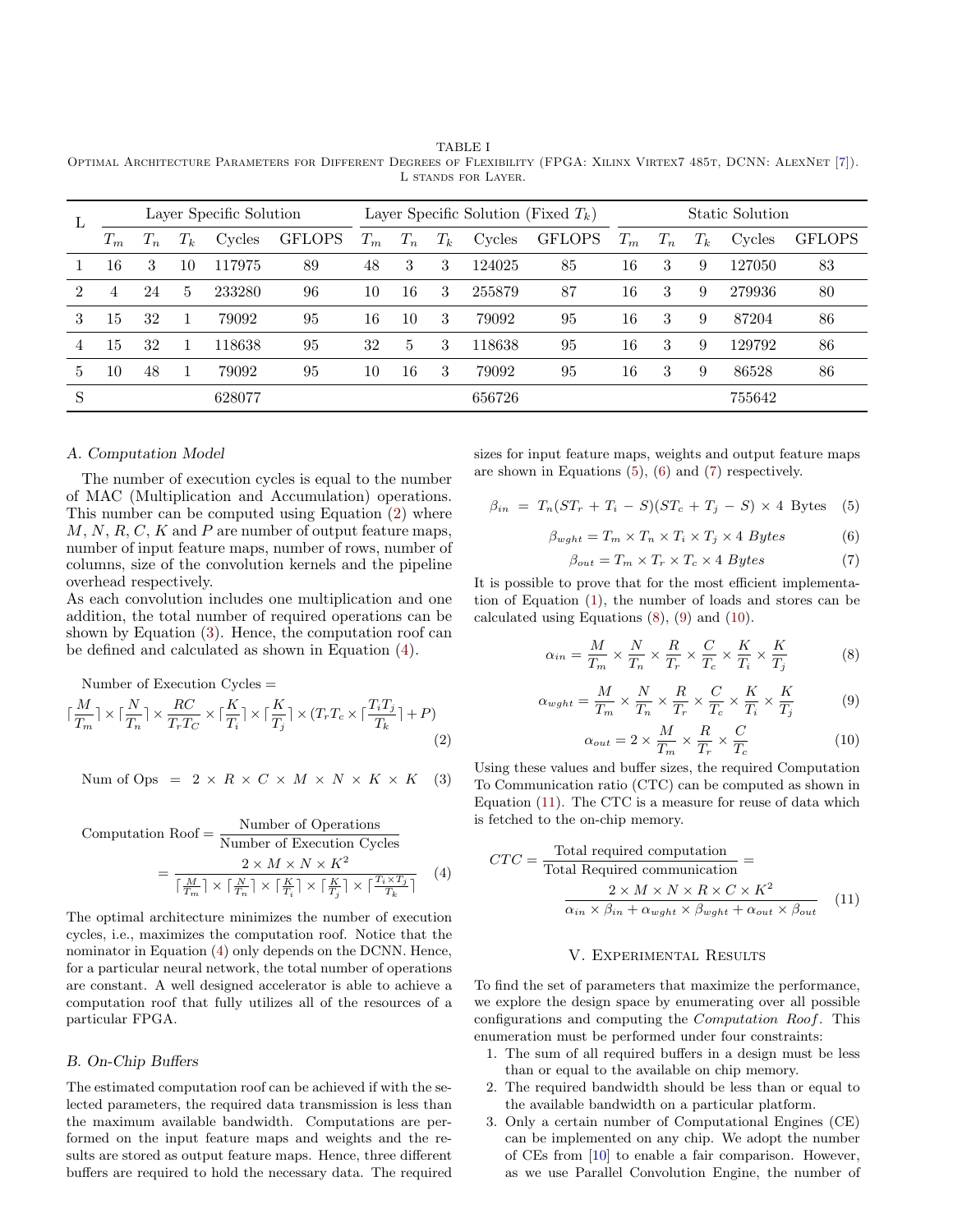

<span id="page-4-2"></span>Fig. 5. Design space exploration for Layer 1 of the DCNN of Fig. [1](#page-1-0)



Fig. 6. Normalized performance for dynamic and static configuration

 $CEs$  should be decreased proportional to  $T_k$  as shown in Equation [\(12\)](#page-4-0).

<span id="page-4-0"></span>
$$
T_m \times T_n \le \frac{\# \; CEs}{T_k} \tag{12}
$$

We find the optimal design parameters for AlexNet [\[7\]](#page-5-0) under the constraints of Xilinx Virtex7 485t FPGA. The results are shown in Table [I.](#page-3-10)

## A. Impact of Reconfigurability

We considered three different scenarios with different degrees of reconfigurability. Initially, the accelerator supports flexible  $T_m$ ,  $T_n$  and  $T_k$ . Subsequently,  $T_k$  is fixed for every layer. Finally  $T_m$ ,  $T_n$  and  $T_k$  are fixed for all layers. The normalized performance of these three experiments is shown in Fig. [6.](#page-4-1) Performance is defined as 1/(execution cycles).

Layer Specific Optimal Solution: In this case  $T_m$ ,  $T_n$  and  $T_k$  are fully flexible and the optimal solution is shown in Table [I.](#page-3-10) This configuration delivers the best performance but demands a very complex interconnection network.

The design space for layer 1 of the DCNN is shown in Fig. [5.](#page-4-2) For any point in the design space, the slope of the line from the origin to that point gives the required bandwidth. The target of this exploration is to find the design with the highest GFLOPS. Among points with highest GFLOPS, point A is

the best candidate because it has the best CTC.

Layer Specific Optimal Solution (Fixed  $T_k$ ): In the subsequent experiment,  $(T_k)$  is fixed across different layers. As it is shown in Table [I,](#page-3-10) due to the reduced flexibility, the performance drops by 4.5%. However, the architecture no longer needs to support dynamic sizes for PCE across different layers. **Static Optimal Solution:** In this experiment  $T_m$ ,  $T_n$  and  $T_k$  are fixed and the optimal solution is shown in Table [I.](#page-3-10) For a completely static accelerator the number of execution cycles increases by 13% compared to the dynamically reconfigurable accelerator. However, for the comparison between dynamic and static reconfigurability in [\[2,](#page-5-2) [10\]](#page-5-3) and this paper, the required area for the interconnection network is not taken into account. Hence, the speedup of 13% is only a very loose upper bound. This indicates that the achievable speedup of dynamic reconfigurability can never be better than 13%.

## B. Performance Comparison

Performance Comparison Versus CPU: Based on the execution time which is reported in [\[10\]](#page-5-3) the proposed accelerator in this paper has a speedup of 23.24X and 6.4X compared to the single and 16 threaded CPU based implementation.

<span id="page-4-1"></span>Performance Comparison Versus Other Accelerators: The performance of different accelerators are reported for different DCNNs on different FPGAs. Hence, before comparing the performances, it is required to normalize the data as described in [\[10\]](#page-5-3). The result are shown in Table [II.](#page-5-9) Compared to the previous approaches, the proposed accelerator has the highest performance density. Our approach is  $37\%$  faster compared to the state of the art solution (ISFPGA2015 [\[10\]](#page-5-3)).

In order to determine which accelerator performs better when more resources are available, the design space is explored for an FPGA with 2 times more area and bandwidth than Virtex7 485t and the results are shown in Table [III.](#page-5-10) For this FPGA, our accelerator can achieve a speedup of 1.9X compared to the offered approach in [\[10\]](#page-5-3). This shows that the proposed solution can utilize the resources better for more sophisticated chips which will be offered in the future. The normalized performance (divided by [\[10\]](#page-5-3)) for the proposed solution and [\[10\]](#page-5-3) are compared in Fig. [7.](#page-4-3)



<span id="page-4-3"></span>Fig. 7. Normalized performance for proposed solution and ISFPGA2015 [\[10\]](#page-5-3) on Xilinx Virtex7 485t and an FPGA with 2X larger area and bandwidth